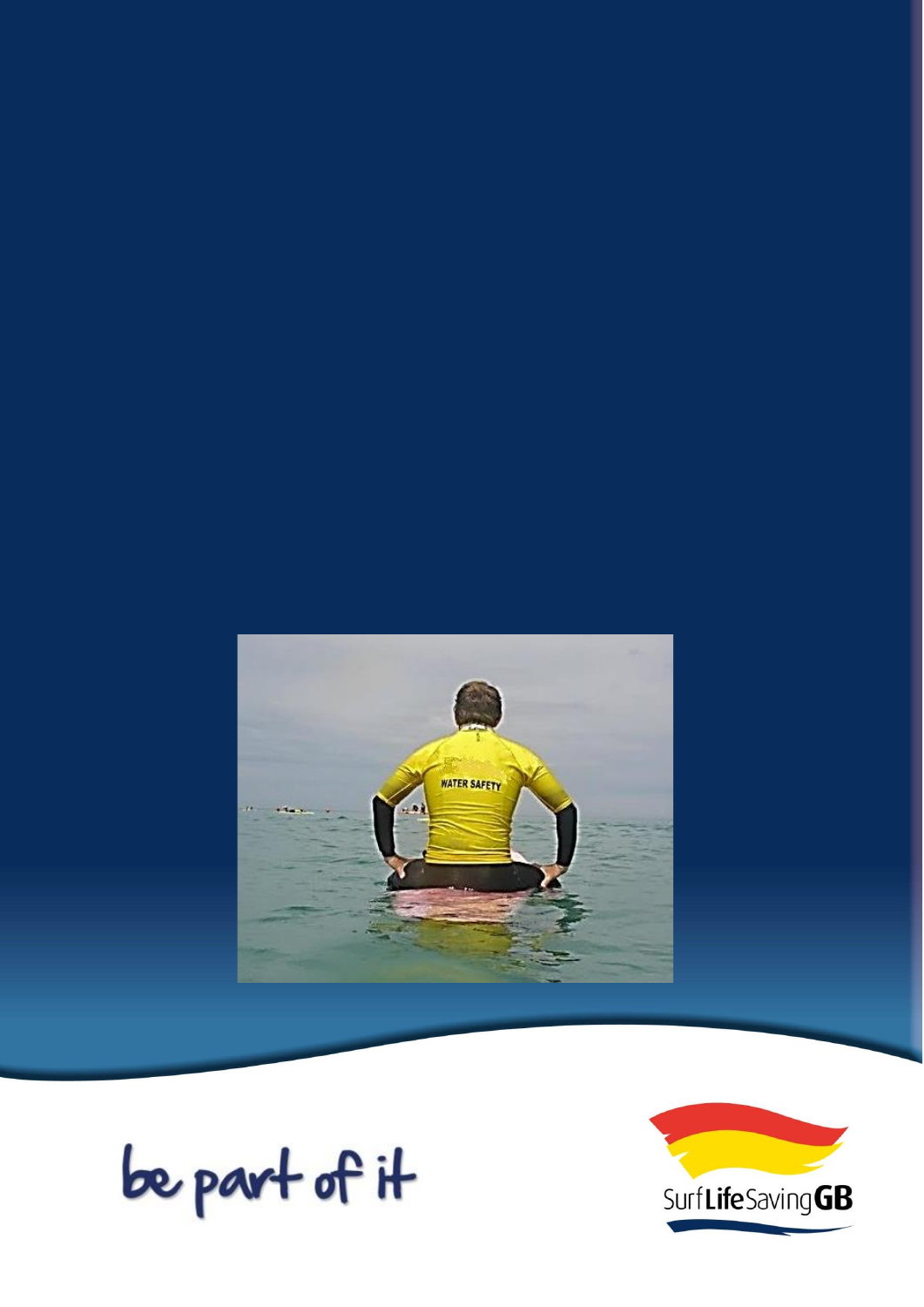The closing date for entries is **Monday 1 st August at 6pm**. All entries must be submitted electronically via email to all of the following address by this date: **Any late entries made after this time will be subject to a 50% surcharge on fees. No entries will be accepted any later the 7 days prior to the start of the event.**

## [mail@slsgb.org.uk](mailto:mail@slsgb.org.uk)

#### [nbowden@slsgb.org.uk](mailto:nbowden@slsgb.org.uk)

When submitting the email, the sender should request an automatic read receipt, so that he/she will know that the email has been received. Electronic submission of entries is now the only method which will be accepted. It will not be possible for entries to be made via paper hard copies for this championship.

Once the entries have been checked, the organisers will confirm by email. These must be paid by BACS or Cheque in the required amount made payable to SLSGB. Until the cheque has been paid, the club will not be cleared to compete.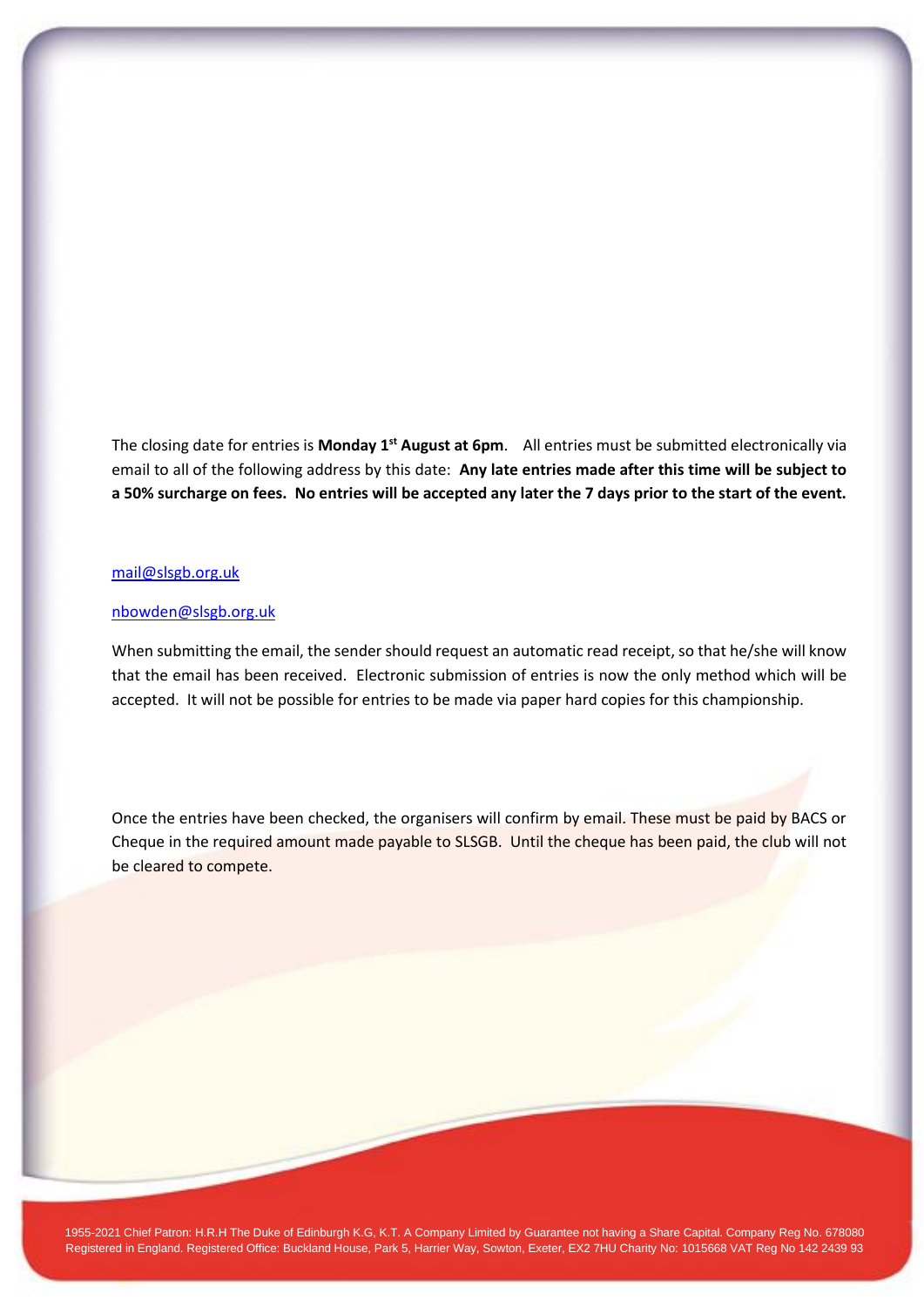## **Entry Fees:**

It is now compulsory that all competitors wear the competition vests. Competitors will not be allowed in the water without wearing a vest.

Entry fees for these Championships are: Nipper - **£28.50** One Fee Entry Master and Youth Individual - **£28.50** per individual Pair - **£10.25** per pair per event Team - **£10.25** per team per event

The entry fees that are to be paid will be calculated on the basis of the entries made at the time the forms are submitted and confirmed by email to each Club prior to the event and these must be paid irrespective of whether a competitor is withdrawn from an event or fails to show.

Clubs are required to pay these fees by BACS or cheque made payable to SLSGB, with cheques being presented before the start of the event. BACS payment Sort Code – 30 9314 Account number – 00953302 Please note that entry fees are non-refundable and the club must pay the full amount due regardless of whether the competitor participates.

Remember

CLOSING DATE FOR ENTRIES IS Monday 1<sup>st</sup> August at 6pm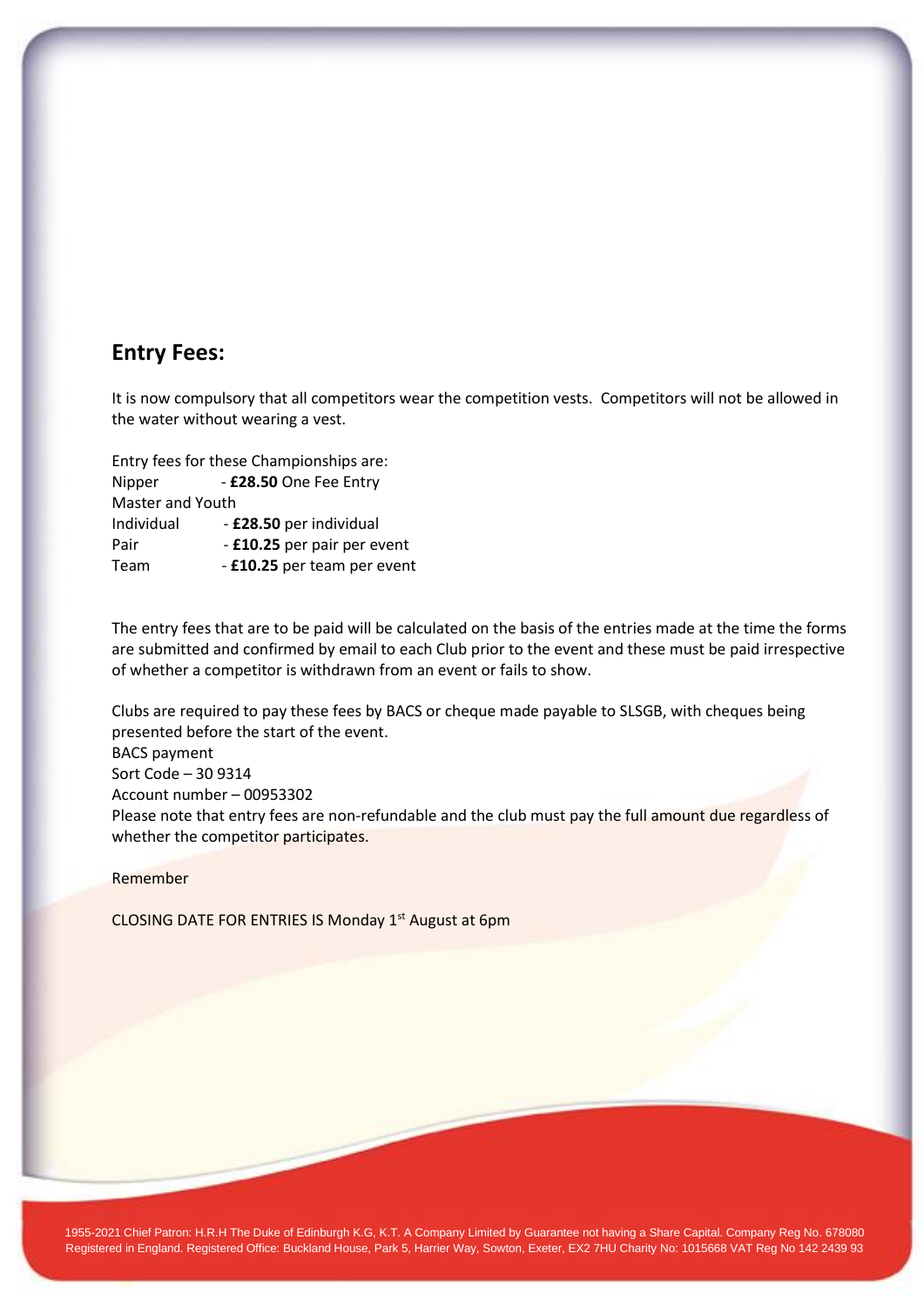## **Regulations and Conditions:**

### **Rules for the Event:**

The Championships will be run under ILS Rules same as the 2022 ILS World Championships.

### **Eligibility:**

The championships are open to members of SLSGB and /or SLSA Wales. All competitors named on the entry form must be paid up members of SLSGB or SLSA Wales and a member of an affiliated club by the closing date of entries. Competitors whose membership is received by SLSGB after that date will not be eligible to compete in this Championship.

All competitors must be in possession of the relevant qualifications at the time that the entry form is lodged with SLSGB or SLSA Wales.

### **Event Preparation:**

After all entries have been received and checked for confirmation of membership and lifesaving qualifications as required, the information will be collated. A list of the individual, pair and team entries in club order will be produced and sent by email only to the designated contact within the Club for all clubs entered.

Clubs should ensure that their Team Manager, if not the designated contact, is given a copy of the entry list information and has a copy of the entry forms before they are submitted. This will enable checks as to the accuracy of the entry lists.

A summary of the entry fees required will also be given to each club. A final pre-Championship circular will also be distributed by email at this point to give instructions to all clubs regarding access to the venue/storage of gear trailers etc.

Team Managers must check the entry lists to ensure that all entries for his/her club are listed and accurate and advise by email up to five days before the event of any queries or omissions. **After this time no amendments can be made, even if SLSGB has made the error.**

Each club will be required to give a contact mobile number to enable organisers to make contact in case of further query. This number will also be used to receive by text any late changes to programme based on the number of confirmed starters, start times or venues if required, and to confirm the start time and venue for the Team Managers' Meeting on the opening day of the Championships.

It is not necessary to name the individuals in paired and team events. However all competitors must be named on the entry sheet so that qualifications can be checked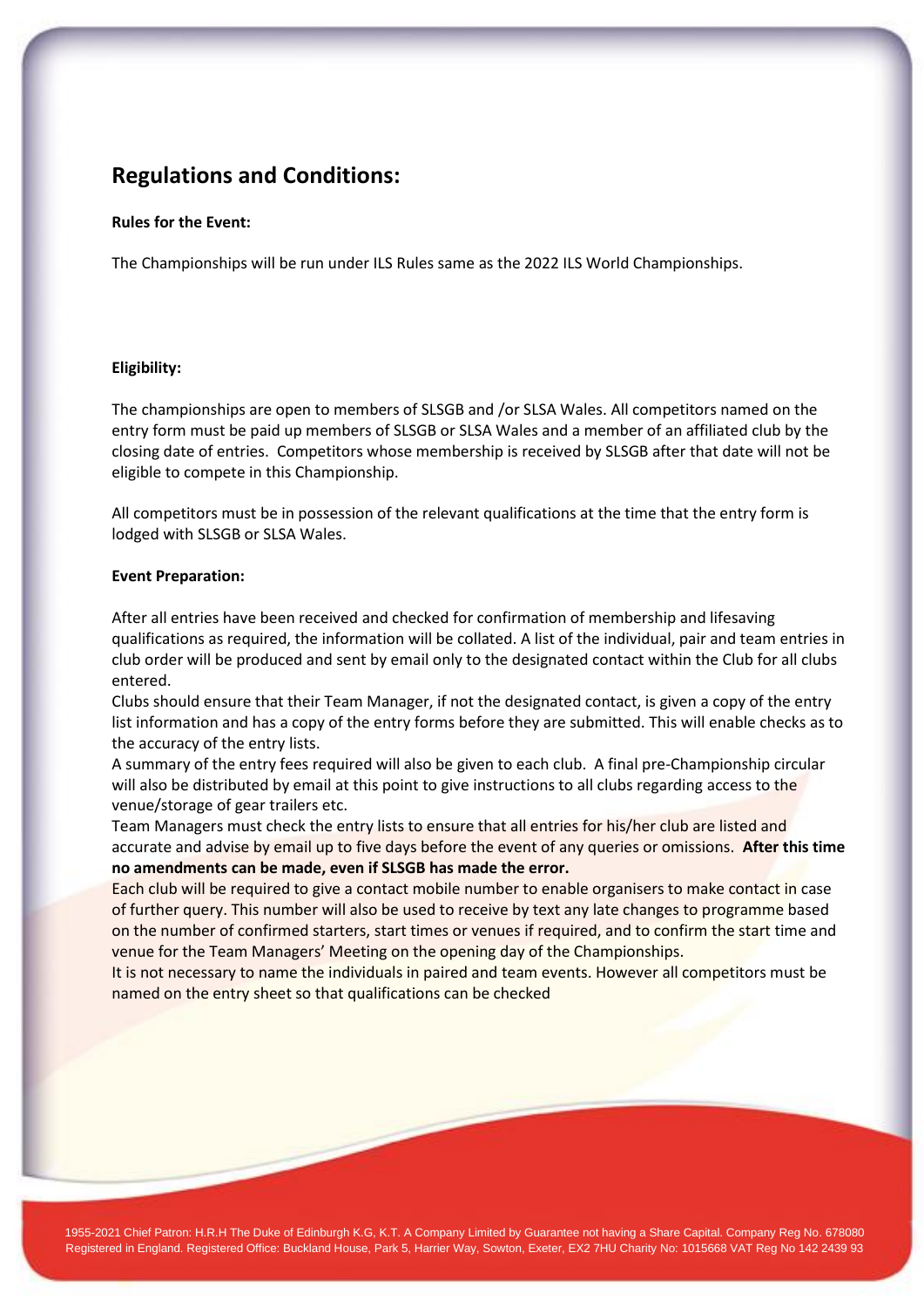## **Cancellation Policy:**

From the moment SLSGB begin to organise an event, we start to incur costs. Member's entry fee is invested into the cost of staging the event; hiring facilities, hiring and buying equipment. In short, organising any event requires a considerable amount of forward planning, risk and expense. Once you pay your entry fee that money is spent and with it SLSGB aims to provide you with a race. In open water competition, adverse weather can create extremes in heat or cold, storms, dangerous surf or swell and associated dangers for competitors. Man-made disasters such as pollution of the water and beach cannot be discounted.

SLSGB organising committee shall prepare a contingency plan to ensure the protocols and procedures are in place in the event adverse weather or other conditions threaten to prevent the conduct of part or all of the competition.

### The contingency plan shall:

Identify the decision-making authority and protocol for suspension, cancellation, postponement, or relocation of part or all of the competition.

Identify alternative locations where part or all of the competition may be safely conducted within the timeframe set down.

Specify the responsibilities and procedures for communicating decisions and directions concerning suspension, cancellation, postponement or relocation.

Outline the logistical plan for relocating competitors, competition personnel and equipment to an alternate location.

Outline the responsibilities for event set-up and re-scheduling at the alternate location(s).

If an event must be postponed or cancelled for safety reason, including inclement weather, concerted effort will be made to notify those who have pre-registered and have provided a contact phone number or e–mail address. If an event is to be rescheduled, all members will be notified of the new event date (if time scales allow). If an Event cannot be rescheduled or run later in the day there will only be a percentage of entry fees refunded after all running cost have be calculated.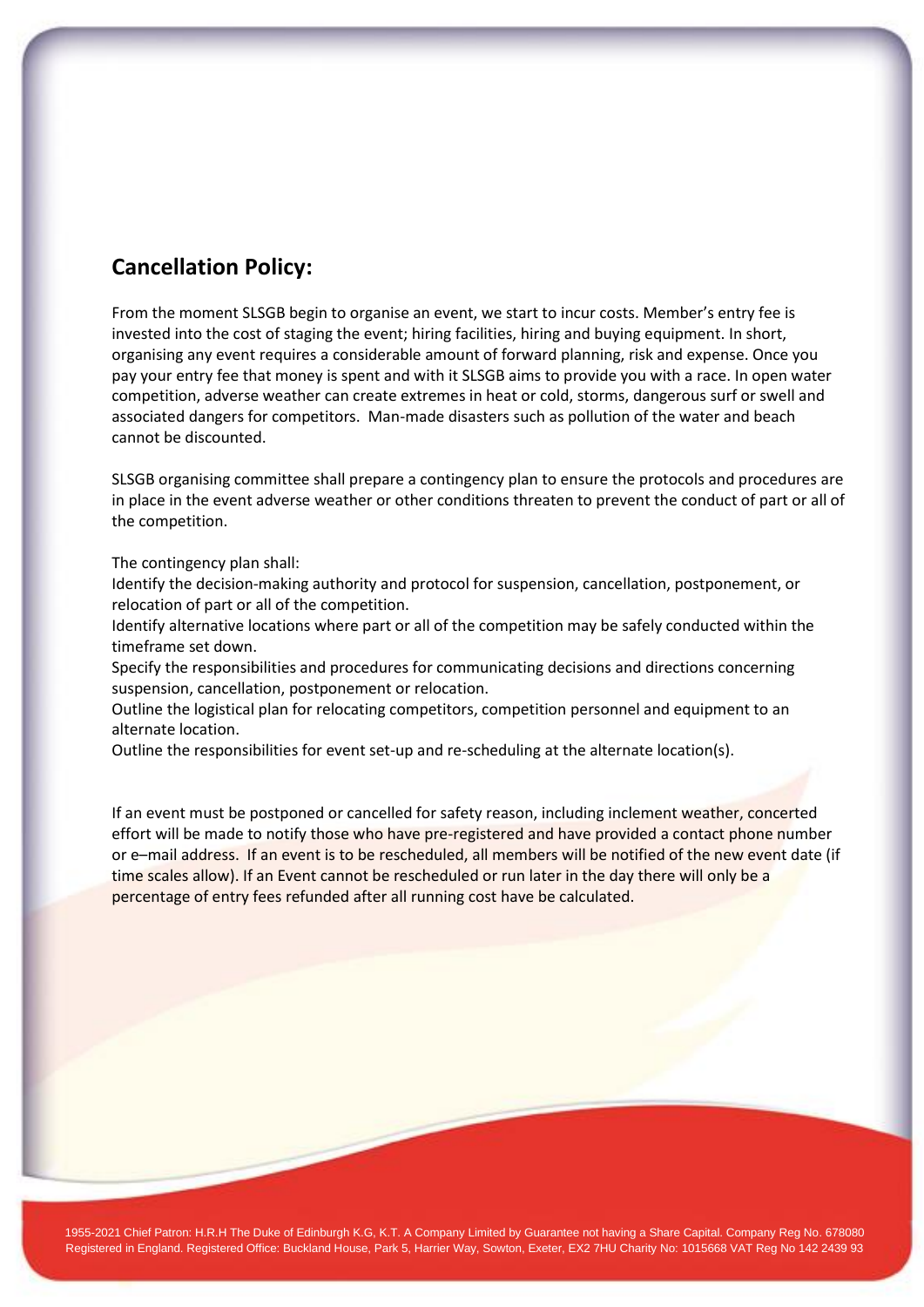## **Parking Permits:**

Parking has been arranged for the Beach Road car park and will be free of charge if displaying an SLSGB parking permit. Parking is limited so SLSGB cannot guarantee a parking space as each day will be a first come first parked. Permits will be issued to the club and ordered through the entry pack.

Branksome Chine is well served for Parking and has over 700 off street parking spaces within 900m of the competition beach; in addition the surrounding roads within a 1m radius currently have over a 1000 on street free parking spaces (the council do not allow overnight staying).

Over 1000 free on street parking spaces are available including on;

- Westminster Road
- Dalkeith Road
- Lakeside Road
- Western Road

## **Event Wristbands**

Due to the licence agreement to run the event on the beach there will be some restricted areas and wristbands will have to be warn to show security you are part of the event. Wristbands will be issued to all competitors / Officials through the entry packs and for spectators will be collected from the event caravan.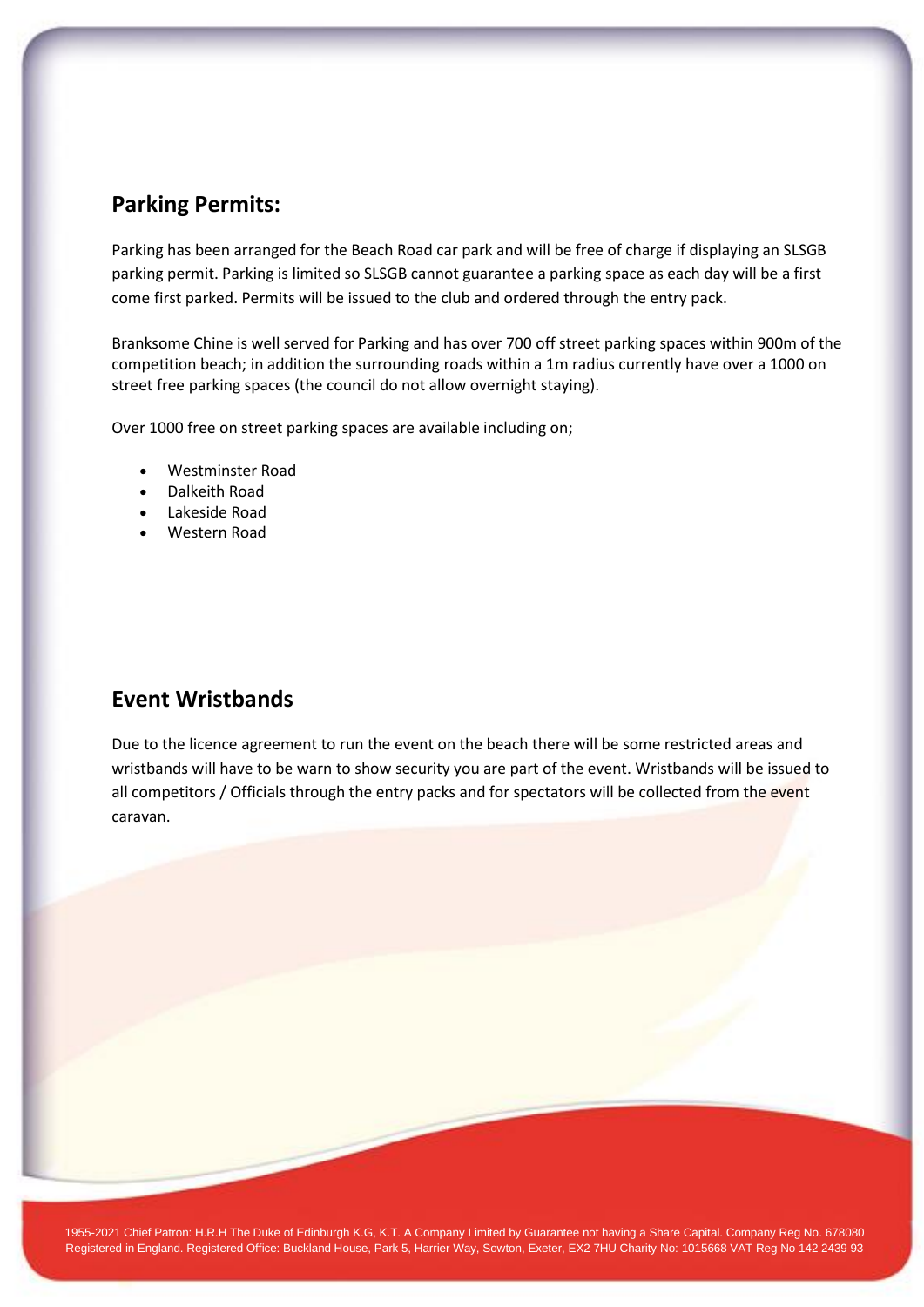## **Team Manager's Meeting:**

All Team Managers must attend the Managers' meeting.

Failure to attend this meeting and pay the required fees at the correct time will mean that the Club's participation in the event will be at best delayed and at worst may be denied completely by the organisers.

### **Consent:**

Team Managers must be aware of any medication necessary for team members.

We strongly advise that all team managers, officials and helpers involved in the event, should be registered with, and cleared by, the Club Safeguarding Officer and where appropriate relevant checks are completed.

There will be a nominated official at the event to which any concerns should be raised.

By entering the competition you agree that SLSGB events are held in public places and by participating in these Championships competitors may be photographed and these may be published in the public domain.

If you do not give consent for your child to have photographs taken and possibly used for promotional purposes which may include media, social media and website images, at SLSGB events, it is your responsibility to register with the National Safeguarding Manager or Event Manager at the SLSGB event HQ at the beginning of the event.

### **Competitor Numbers:**

Each competitor must have their club number marked clearly on the back of their right hand at all times. On the back of their left hand, they should have their age group marked if applicable. This is essential for the recording process to operate effectively, as the recorders will only record the numbers of the competitor against the placing on their sheets.

It is essential that all competitors have the number clearly displayed and can show it to any official when requested. Failure to do so could lead to the competitor being disqualified.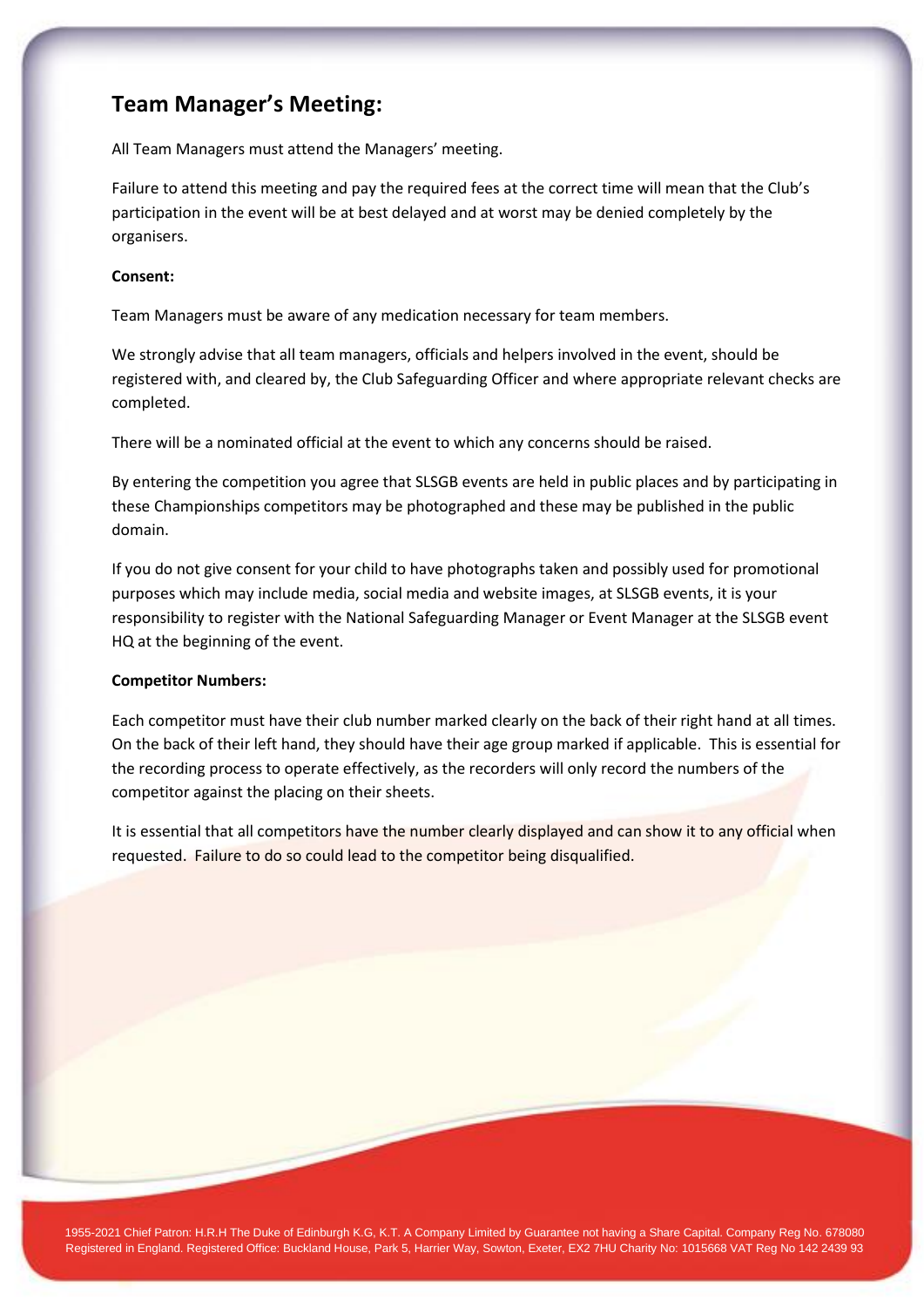# **Point scoring/Medals:**

| 12 points   |
|-------------|
|             |
| 10.5 points |
| 9 points    |
| 7.5 points  |
| 6 points    |
| 4.5 points  |
| 3 points    |
| 1.5 points  |
|             |

The top 16 placed competitors/teams will score points as follows:

Note that B finals will not be run in the Beach Sprint or Beach Relay events – in which case the placing's for 9th to 16th will be determined from the semi-final placing's and the points for 9th and 10th place added together and divided by 2, and so on for 11th and 12th, 13th and 14th, and 15th and 16th places.

Thus places 1 to 4 will qualify for the A final, 5th place in each semi-final will receive 11.25 points, 6th place 8.25 points, 7th place 5.25 points and 8th place 2.25 points. A similar allocation of points will be made for the Beach Relay event.

### **Club Place Judges/Helpers**

Please note that in order to manage the number of competitors anticipated the events will run in two arenas at the same time. Each competing club will be required to supply at least one place judge/helper for the duration of the event.

Total Competitors Entered between 5 and 10 2 place judges/helpers supplied in total Total Competitors Entered between 10 and 15 3 place judges/helpers supplied in total Total Competitors Entered between 15 and 20 4 place judges/helpers supplied in total Total Competitors Entered between 20 and 25 5 place judges/helpers supplied in total Total Competitors Entered between 25 and 30 6 place judges/helpers supplied in total etc…

- 
- 
- 
- -

#### **NO HELP, NO ENTRY**

The club must name these people on the helper's form which is part of the entry form. They will be expected to report to the Events Team at the start of the day and they will then be allocated their duties. SLSGB will ensure that drinks and refreshments are provided to them throughout the day.

#### **Queries:**

Queries regarding the event should be directed to SLSGB Head Office by telephone 01392 369111 or email mail@slsgb.org.uk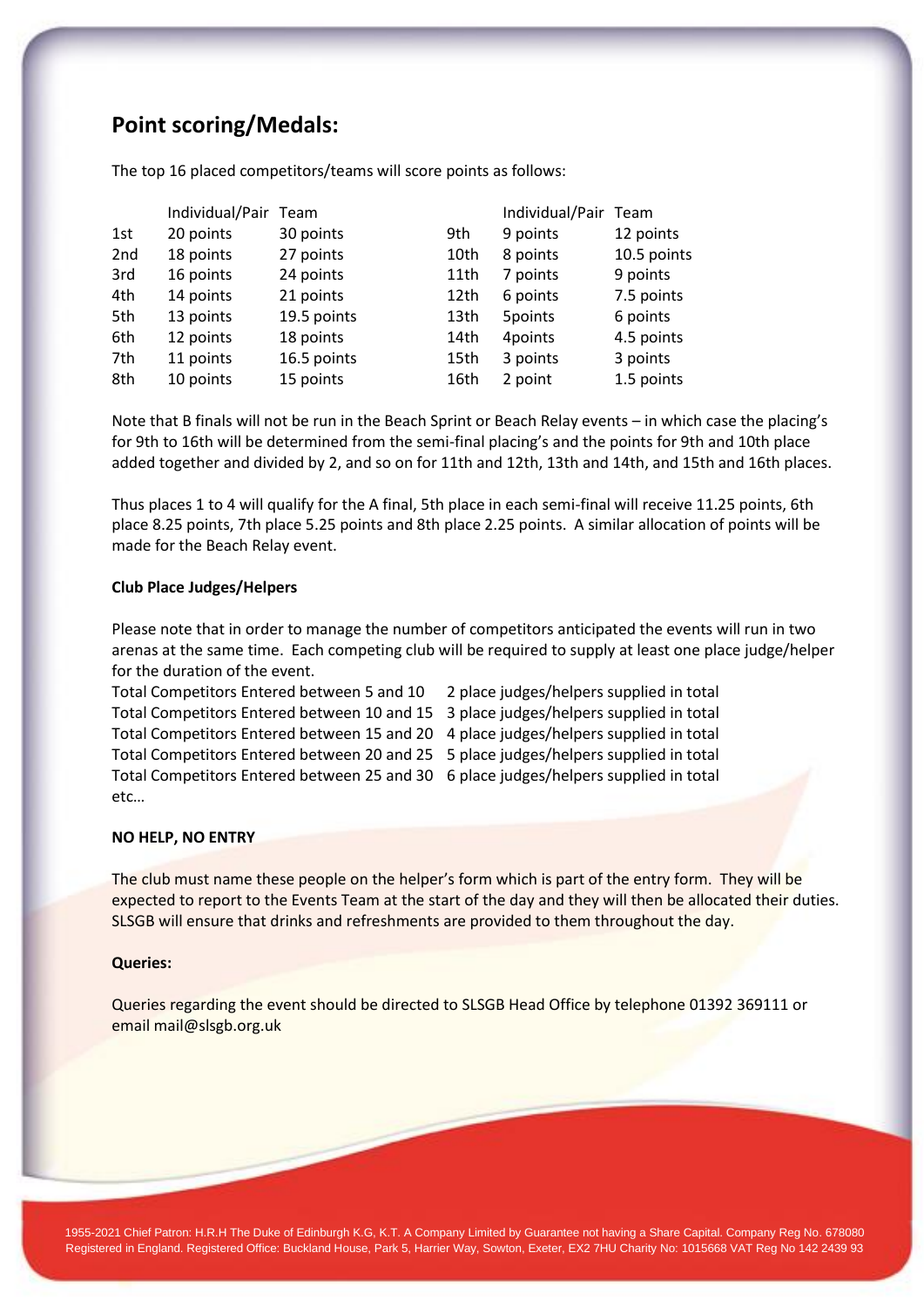## **Masters Championships 13 th & 14 th August**

### **Individual Age Groups:**

Minimum age for the Masters event is 29 years of age as at 31st December last year.

**Masters 30-39:** competitors aged 29 or over and 39 or under on 31st December last year - and will therefore reach the age of 30 and not exceed the age of 39 during this year

**Masters 40-44:** competitors aged 39 or over and 43 on 31st December last year - and will therefore reach the age of 40 and not exceed the age of 44 during this year

**Masters 45-49:** competitors aged 44 or over and 48 on 31st December last year - and will therefore reach the age of 45 and not exceed the age of 49 during this year

**Masters 50-54:** competitors aged 49 or over and 53 on 31st December last year - and will therefore reach the age of 50 and not exceed the age of 54 during this year

**Masters 55-59:** competitors aged 54 or over on 31st December last year - will therefore reach the age of 55 and not exceed the age of 59 during this year

**Masters 60+:** competitors aged 60 or over on the 31st December last year

### **Paired Events:**

Board Rescue & Double Ski

Members of the pair must be aged 29 years or over on 31 December last year – will reach the age of at least 30 years this year.

Where members are from different age categories the pair will compete in the lower age group. e.g. competitor 1 30-39 & competitor 2 40-49 – entry into 30-39. Team Events

### **Size of Team and Pairs Event**

| <b>Board Rescue</b>                                                                            | 2 Pairs |  |
|------------------------------------------------------------------------------------------------|---------|--|
| Double Ski                                                                                     | 3 Pairs |  |
| <b>Board Relay</b>                                                                             | 3 Teams |  |
| <b>Taplin Relay</b>                                                                            | 3 Teams |  |
| Ski Relay                                                                                      | 3 Teams |  |
| Beach Relay                                                                                    | 3 Teams |  |
| Clubs must ensure that they have sufficient equipment and craft for their entered competitors. |         |  |
| Events will not be held up awaiting craft retrieval from finishing areas.                      |         |  |

The sum of the team members' ages must then be equal to or in excess of the age of the category they wish to contest, they CAN'T choose to race down an age group.

Once entered into an age group team race this cannot be changed, teams do not need to be named but a competitor can only compete in one age group for that race.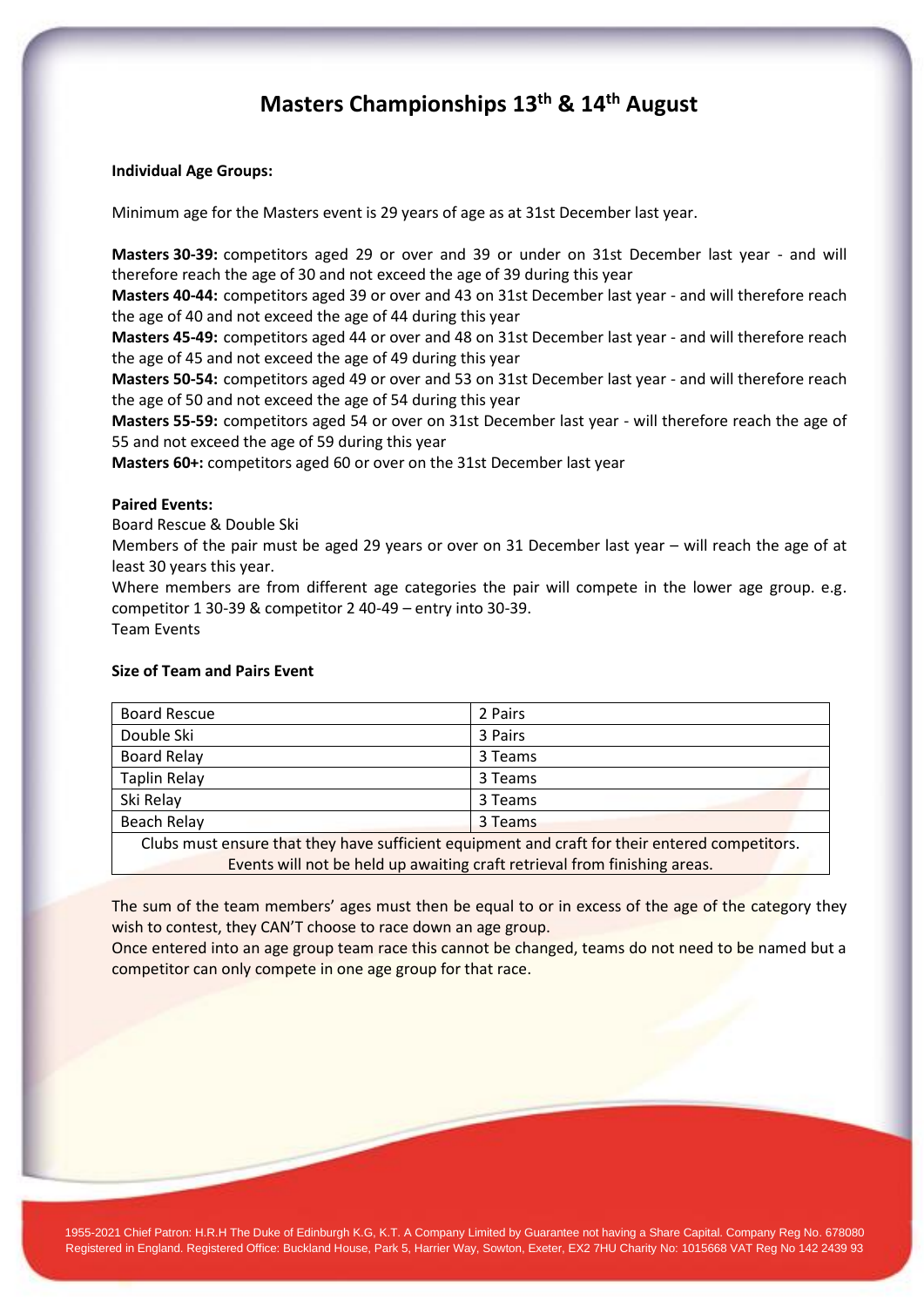## **IRB Championships 15 th August**

Events and competitor limitations:

- Rescue Tube  $-1$  driver, 1 crew, 1 patient
- Mass Rescue  $-1$  driver, 1 crew, 2 patients
- Team Rescue  $-2$  drivers, 2 crew, 2 patients
- Single Rescue  $-1$  driver, 1 crew, 1 patient
- (Mixed club/team Relay Rescue 6 drivers/crews, 6 patients if time allows)

#### Competitor Genders:

In the British IRB Championships and the Masters IRB Championships, there are separate events for Open (can be mixed male/female) and female competitors. The patient is considered "gender neutral" in all events – i.e. a female patient may be used in a male event and a male patient in a female event. No competitor, including those acting as Patient, may compete in a open or female event for more than one team.

#### Minimum age limits for competitors:

The minimum age for Drivers is 18, Crews is 16 and Patients is 16 by the date of the competition.

#### Practicing:

Teams wishing to practice before either event are asked to ensure they have their own equipment. Crews are asked not to practice on the course itself, but to use the adjacent beach area. Crews are reminded that speeding close to the beach outside the official competition area is not permitted, and reflects badly on SLSGB, ILSE, ILS, the offending club and federation.

Awards:

All competitors must be in possession of the relevant qualifications at the time that the entry form is lodged with SLSGB and/or SLSA Wales.

#### Novice:

All novice events will be adapted from the normal events but no patients will be used. All Novice Drivers and Crews must be enrolled on an SLSGB Powercraft course and will be asked to show their Wet Log.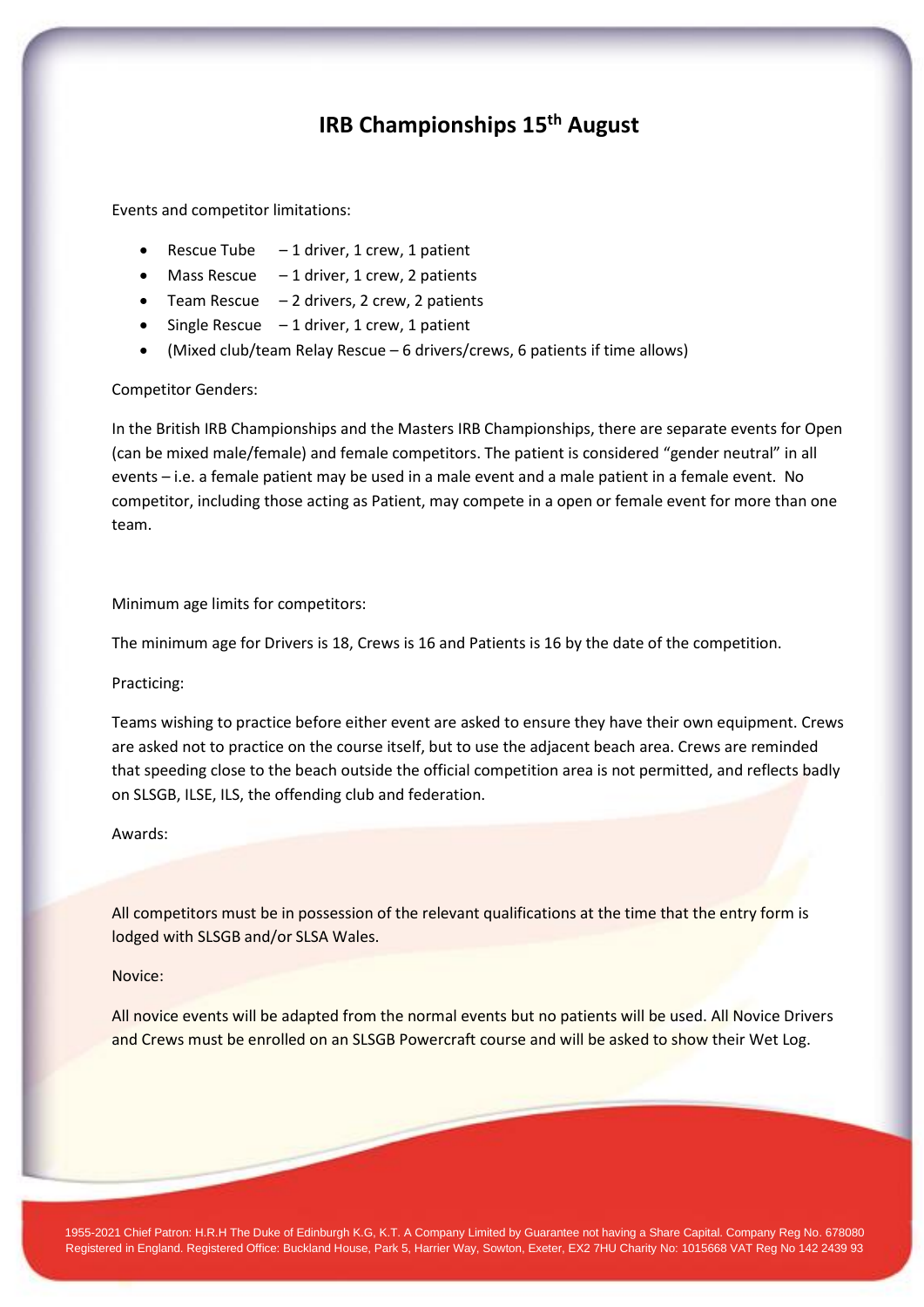# **Youth Championships 16th & 17th August**

Minimum age for the youth event is 12 years of age as at 31<sup>st</sup> December last year, and Maximum age is 18 years as at 31<sup>st</sup> December last year.

Youth 13: will reach the age of 13 in the year of competition Youth 14/15: will reach the age 14 or 15 in the year of competition Youth 16/17: will reach the age of 16 or 17 in the year of competition Youth 18/19: will reach the age of 18 or 19 in the year of competition

### **Pair & Team Age Groups:**

In all pair & team events a competitor can compete up 1 age group e.g. 13 can compete in U15 but not U17 U15 can compete in U17 but not U19 Competitors can only compete in 1 pair & 1 team per event

### **Ski and Board Availability:**

Clubs must ensure that they have sufficient equipment and craft for their entered competitors. Events will not be held up awaiting craft retrieval from finishing areas.

#### **Ski Relay:**

Ski relay is U17 and U19 and may be pulled if time and conditions are not favourable. The event is limited to 1 team per age group.

#### **Mix Sprint Relay:**

Teams are to be made up from two Female and two Male competitors.

| <b>Board Rescue</b>                                                                            | 2 Pairs                                             |  |
|------------------------------------------------------------------------------------------------|-----------------------------------------------------|--|
| <b>Tube Rescue</b>                                                                             | 1 Pair                                              |  |
| Double Ski                                                                                     | 3 Pairs                                             |  |
|                                                                                                |                                                     |  |
| <b>Board Relay</b>                                                                             | 3 Teams                                             |  |
| <b>Taplin Relay</b>                                                                            | 3 Teams                                             |  |
| Surf Team                                                                                      | 1 Team (this may be run with the Surf Race)         |  |
| Ski Relay                                                                                      | 1 Team                                              |  |
| <b>Beach Relay</b>                                                                             | 3 Teams (Mixed two Female and two male competitors) |  |
| Clubs must ensure that they have sufficient equipment and craft for their entered competitors. |                                                     |  |
| Events will not be held up awaiting craft retrieval from finishing areas.                      |                                                     |  |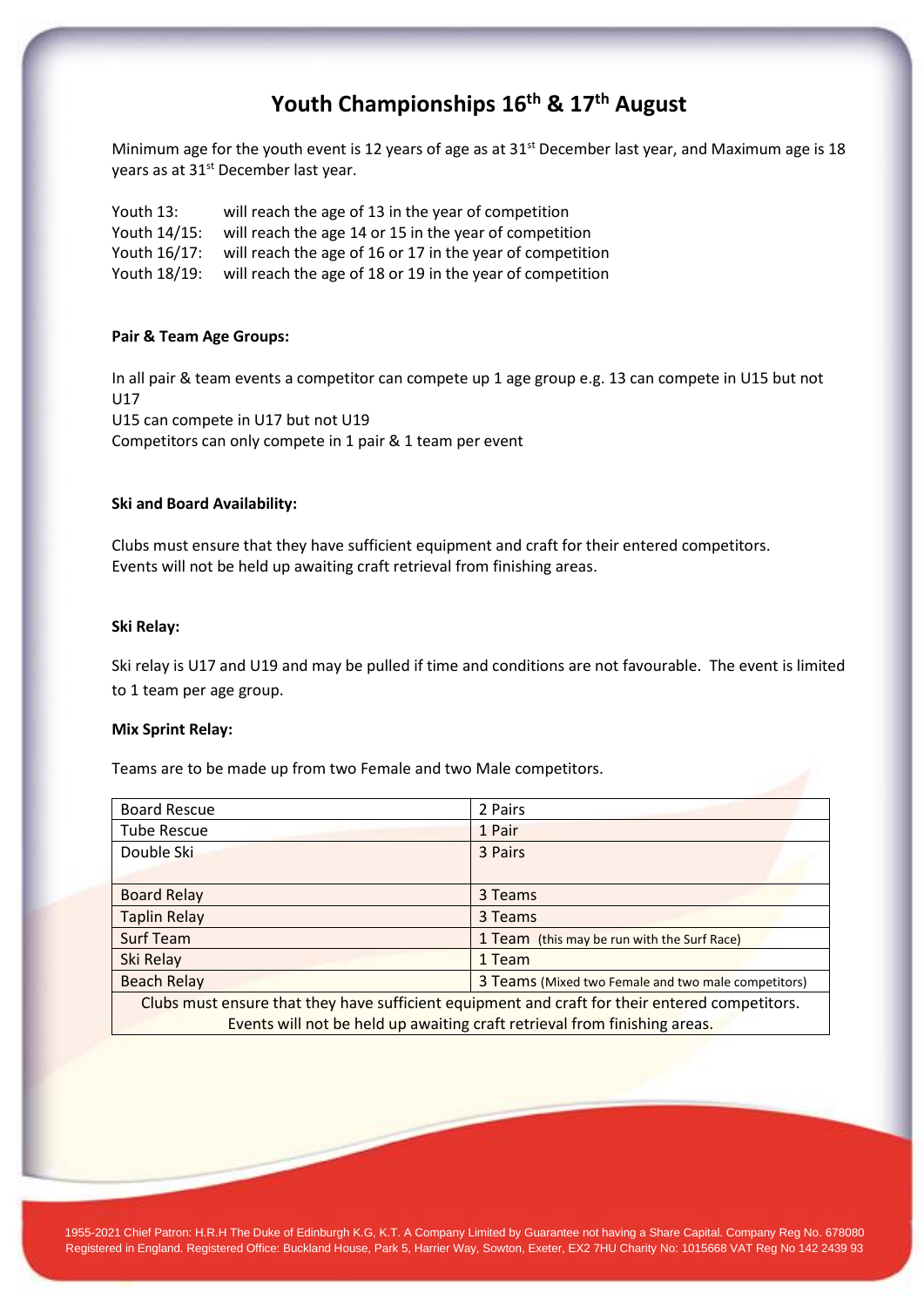# **Nipper Championships 19th & 20 th August**

#### **Individual Age Groups:**

Minimum age for this event is 7 years of age as at  $31<sup>st</sup>$  December last year. The following individual age groups will apply:

**8 Yrs:** aged 7 on 31<sup>st</sup> December last year and will attain the age of 8 this year **9 Yrs:** aged 8 on 31<sup>st</sup> December last year and will attain the age of 9 this year **10 Yrs:** aged 9 on 31<sup>st</sup> December last year and will attain the age of 10 this year **11 Yrs:** aged 10 on 31<sup>st</sup> December last year and will attain the age of 11 this year 12 Yrs: aged 11 on 31<sup>st</sup> December last year and will attain the age of 12 this year 13 Yrs: aged 12 on 31<sup>st</sup> December last year and will attain the age of 13 this year

#### **Team Age Groups:**

Nipper 8 to 9 Yrs: all members of the relay team must be aged 7 or 8 on  $31^{st}$  December last year Nipper 10 to 11 Yrs: all members of the relay team must be aged 9 or 10 on  $31^{st}$  December last year Nipper 12 to 13 Yrs: all members of the relay team must be aged 11 or 12 on 31<sup>st</sup> December last year (Team sizes are unlimited apart from the Beach Relay which is limited to 2 teams per age per sex)

#### **Water Cover:**

At least one of those nominated as helpers will be required to provide additional in-water safety cover using a rescue board from time-to-time as required by the organisers, and must be suitably qualified to do so. If there are insufficient place judges/helpers volunteer to help, the organisers may be forced to cancel one or more events on the day; no refunds will be made on entry fees if this is the case.

#### **Nipper Boards:**

All club Nipper Boards will be gathered into a central pool and used in that way – each club is therefore requested to ensure that their club name is clearly marked on the board so that it can identified when the pool is dispersed. Clubs are required to provide enough boards for both the boys and girls in their largest age group; this would enable us to use two arenas needed.

Private boards, which are not part of the pool, will be to one side and will not be allowed to be moved unless directed by the referee.

### **Qualifications required to compete in water events only**:

Competitors wishing to enter beach events only do not require any qualifications. However, the following qualifications are required for participation in all water events

8-9yrs old and under to compete – Nipper Bronze (Nipper Level 2 award or above) 10, 11, 12,13yrs old and above to compete – Nipper Silver (Nipper Level 3 award or above)